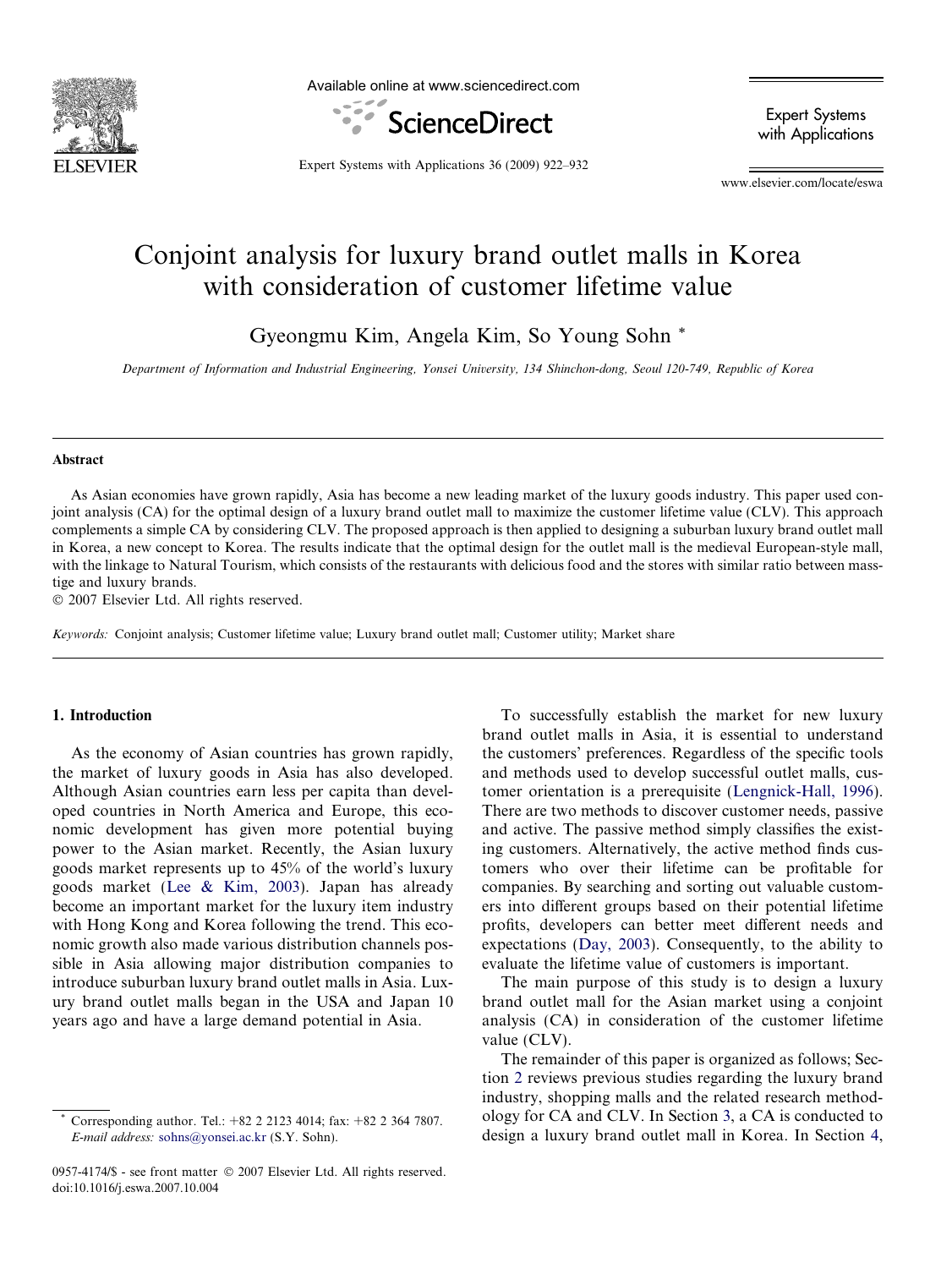<span id="page-1-0"></span>the CA results are enhanced with the CLV. In Section [5,](#page--1-0) the market share of a designed luxury brand outlet mall in a competitive environment using choice simulation is predicted. Section [6](#page--1-0) concludes this paper and suggests future research directions.

### 2. Related literature

### 2.1. Conjoint analysis and shopping mall design

Currently, shopping malls are operating in an increasingly competitive environment [\(LeHew & Fairhurst,](#page--1-0) [2000](#page--1-0)). Competition is strong due to the shopping center development boom that began in previous decades and continues today [\(Fickes, 1998\)](#page--1-0).

In order to find ways to stay ahead of the competition, many prior studies have applied CA and CLV separately. CA has been used extensively by marketing researchers for understanding consumers' preferences ([Green & Srini](#page--1-0)[vasan, 1978](#page--1-0)) and is a method for analyzing the utility of the customers. It is based on the simple premise that consumers evaluate the value or utility of a product or service by combining the separate amounts of utility provided by each attribute [\(Lee, Kim, & Ahn, 2000](#page--1-0)). Also, it is based on the premise that the relative values of attributes considered jointly can better be measured than when considered alone ([Lee, 2003\)](#page--1-0). CA presents the respondent with a set of independent attributes, usually in the form of a hypothetical or actual alternative and then asks for an overall evaluation or preference of the alternative ([Ulengin, Ulen](#page--1-0)[gin, & Guvenc, 2001](#page--1-0)). In this sense, CA is superior to other methods because it permits a realistic and quantitative examination of the attribute trade-offs consumers make ([Wilhelm & Mottner, 2005\)](#page--1-0).

Previous studies of shopping malls using CA have typically used convenience samples, traditional surveys and importance or desirability rating scales [\(Eastlake, Lotz, &](#page--1-0) [Shim, 1998; Ibrahim & Ng, 2002; Kinley, Youn-Kyung,](#page--1-0) [& Judith, 2003; Wesley & LeHew, 2002\)](#page--1-0).

Recently, [Wilhelm and Mottner \(2005\)](#page--1-0) attempts to discover what type of shopping mall teenagers generally preferred. They addresses the primary research questions (objectives) in CA: (1) What are the important attributes that teens consider when choosing among shopping malls; (2) What does the ''ideal'' shopping mall look like to teens; and (3) What trade-offs are teens willing to make among different mall attributes and attribute levels? The authors surveyed 918 US teens by asking them to choose among profiles of mall products through the internet. According to the results, the most important attributes in the teens' choice of malls are how friendly and welcoming the mall was to the teen and whether the mall contained 'cool stores'. In addition, the mall is considered a good place if the teen can hang out with friends and the mall offers a variety of experiences (i.e., skateboard and theme parks, cultural and live music events and theaters).

In general, previous studies indicate that the major characteristics of shopping malls preferred by customers are 'coolness', variety of stores, physical environment and entertainment.

First, one of the most important characteristics, 'coolness' of the mall, is related to the types of clothes and the merchandise the stores carry ([Baker & Haytko, 2000\)](#page--1-0). 'Coolness' is associated with a certain level of fashion, but is not necessarily 'image' related [\(DeMarco, 2004\)](#page--1-0). In the case of tourists who are the main customers of a mall, unique, contemporary and sophisticated merchandise was considered 'cool' ([Kinley et al., 2003\)](#page--1-0).

Additionally, [Wakefield and Baker \(1998\) and Wang](#page--1-0) [et al. \(2000\)](#page--1-0) identify the variety of stores in a mall as a significant factor affecting customers' desire to stay in a mall and the level of excitement regarding the mall. Choices of food options also represent one type of variety store in a mall ([Baker & Haytko, 2000\)](#page--1-0).

The malls' physical environment and excitement level has been shown as positively related to a desire to stay ([Wakefield & Baker, 1998\)](#page--1-0). Accordingly, mall developers should not ignore the contribution that esthetic experiences could add to the shopping enjoyment of customers ([Wil](#page--1-0)[helm & Mottner, 2005\)](#page--1-0). This type of experience may be best captured through the physical environment of the malls such as mall interior design, layout, lighting and music ([Wilhelm & Mottner, 2005](#page--1-0)). The esthetic experience of the mall includes all the elements of the atmosphere, thus engaging all of the customer's senses [\(Michon, Che](#page--1-0)[bat, & Turley, 2005\)](#page--1-0). Especially for tourists, the overall environment and image were found to be important ([Kin](#page--1-0)[ley et al., 2003](#page--1-0)).

Lastly, many mall developers and managers have focused on making the shopping experience more entertaining or amusing by adding entertainment facilities such as movie theaters or live performances that consumers passively view ([Wilhelm & Mottner, 2005](#page--1-0)). According to [Lee](#page--1-0) [and Kim \(2003\),](#page--1-0) customers get a distinctive image of a certain mall by evaluating its entertainment facilities. For example, the international council of shopping center (ICSC) surveyed eleven shopping malls in 1996. According to this survey, 60% of theater-goers shop while visiting the theater.

#### 2.2. Trends of the luxury goods industry

One of the important attributes for a mall design is 'coolness' as represented by merchandise sold in the mall. The recent trend in the mall industry deals mainly with luxury goods only.

The luxury brand is the highest level of prestigious brands encompassing several physical and psychological values, such as perceived conspicuous value, unique value, social value, hedonic value and quality value ([Vigneron &](#page--1-0) [Johnson, 1999](#page--1-0)). In recent years as the Asian economy grew, the luxury goods industry also expanded rapidly. As the Asian luxury goods market represents almost half of the